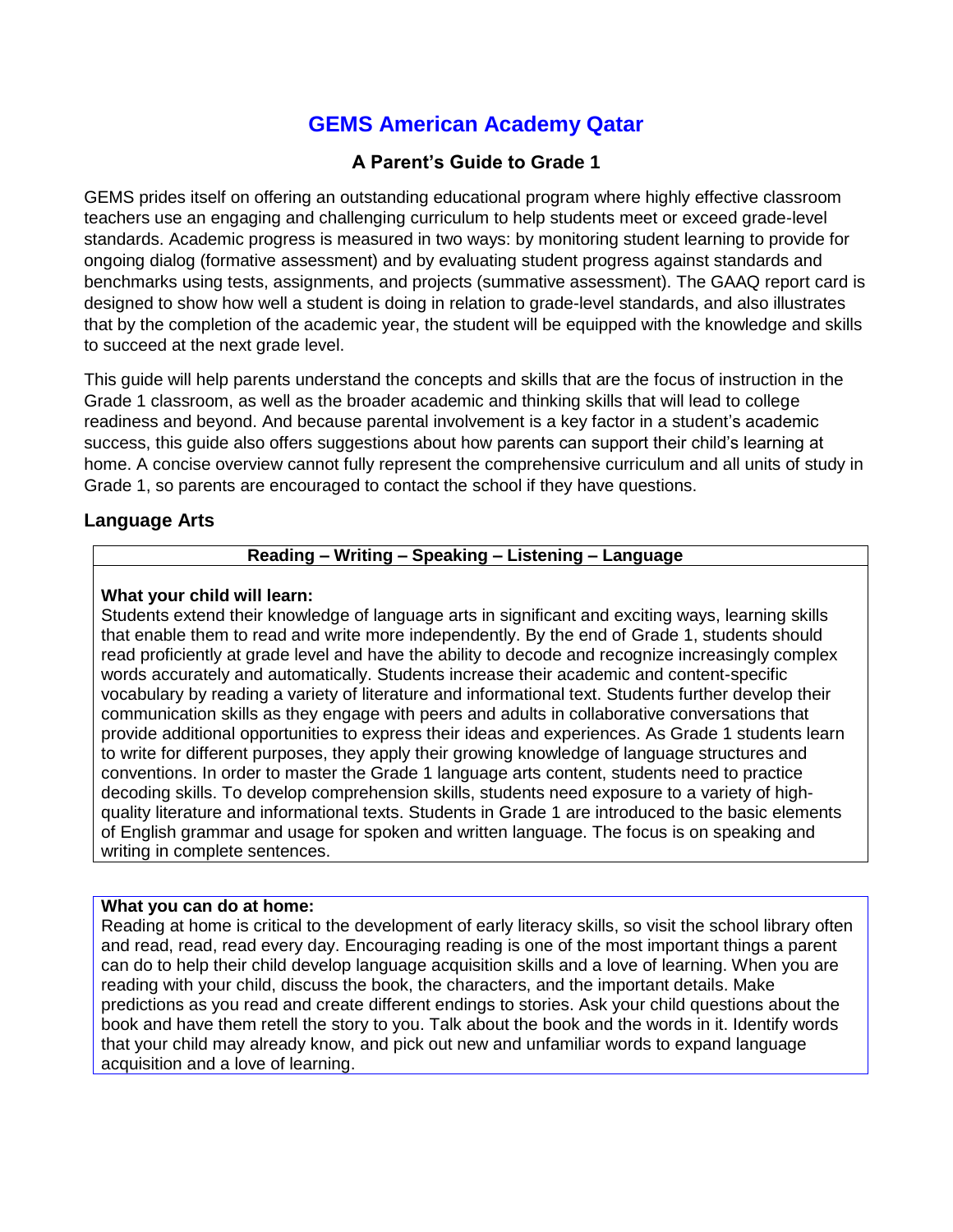# **Mathematics**

|                                                                                                                                                                                                                                                                                                                                                                                                                                                                                                                                                                                                                                                                                                                                                                                                                                                                         | <b>Overview</b>                                                                                                                                                                                                                                                                                                                                                                                                                                                                                                                                                                                                                                                                                                                                                                                                                                                                               |
|-------------------------------------------------------------------------------------------------------------------------------------------------------------------------------------------------------------------------------------------------------------------------------------------------------------------------------------------------------------------------------------------------------------------------------------------------------------------------------------------------------------------------------------------------------------------------------------------------------------------------------------------------------------------------------------------------------------------------------------------------------------------------------------------------------------------------------------------------------------------------|-----------------------------------------------------------------------------------------------------------------------------------------------------------------------------------------------------------------------------------------------------------------------------------------------------------------------------------------------------------------------------------------------------------------------------------------------------------------------------------------------------------------------------------------------------------------------------------------------------------------------------------------------------------------------------------------------------------------------------------------------------------------------------------------------------------------------------------------------------------------------------------------------|
| Grade 1 students will extend their knowledge of mathematics as they learn to add and subtract<br>within 20, develop an understanding of whole numbers and place value within 100, measure and<br>order objects by length, interpret data (with up to three categories), and work with shapes to<br>compose new shapes and partition shapes to create "equal shares" (decompose shapes).                                                                                                                                                                                                                                                                                                                                                                                                                                                                                 |                                                                                                                                                                                                                                                                                                                                                                                                                                                                                                                                                                                                                                                                                                                                                                                                                                                                                               |
| <b>Operations and Algebraic Thinking</b>                                                                                                                                                                                                                                                                                                                                                                                                                                                                                                                                                                                                                                                                                                                                                                                                                                | <b>Number and Operations in Base Ten</b>                                                                                                                                                                                                                                                                                                                                                                                                                                                                                                                                                                                                                                                                                                                                                                                                                                                      |
| What your child will learn:<br>Students develop arithmetic skills as they<br>use addition and subtraction (within 20) to<br>solve word problems and become fluent<br>with these operations (within 10). Students<br>use objects, drawings, and equations with<br>symbols for unknowns to write and solve<br>addition problems within 20 (with three<br>whole numbers). Students work with<br>addition and subtraction equations and<br>demonstrate the meaning of an equal sign<br>as they determine whether an equation is<br>true or false. Students employ a variety of<br>strategies (e.g., counting on, building or<br>decomposing to 10, applying knowledge of<br>the inverse relationship between addition<br>and subtraction) and apply the properties of<br>operations (e.g., commutative and<br>associative properties) to addition and<br>subtraction tasks. | What your child will learn:<br>Students use concrete models to deepen their<br>understanding about place value and know that the<br>digits of a two-digit number represent amounts of<br>tens and ones. They add two-digit and one-digit<br>numbers (or a two-digit number and a multiple of ten)<br>within 100 and know that to add two-digit numbers,<br>tens are added to tens, ones are added to ones, and<br>that during the process sometimes a new ten is<br>composed. They compare and order two-digit whole<br>numbers by using the symbols for less than, equal to,<br>or greater than. Grade 1 students expand their<br>understanding of addition and subtraction by using<br>mental math to find 10 more or 10 less than a two-<br>digit number. They also subtract multiples of 10 from<br>multiples of 10 (for positive or zero differences and<br>numbers in the range 10-90). |
| <b>Measurement and Data</b>                                                                                                                                                                                                                                                                                                                                                                                                                                                                                                                                                                                                                                                                                                                                                                                                                                             | <b>Geometry</b>                                                                                                                                                                                                                                                                                                                                                                                                                                                                                                                                                                                                                                                                                                                                                                                                                                                                               |
| What your child will learn:<br>Students develop their measurement skills<br>as they compare the lengths of three<br>objects by using direct comparison or a<br>nonstandard unit. By the end of first grade,<br>students understand that the number of<br>length units that span an object with no<br>gaps or overlaps can represent its<br>measured length. They read and record<br>time to the nearest half hour on both analog<br>and digital clocks. Students organize,<br>represent, and interpret data with up to<br>three categories and evaluate and discuss<br>collected data points. Students describe,<br>extend, and explain ways to get to a next<br>element in simple repeating patterns (e.g.,<br>rhythmic, numeric, color, and shape).                                                                                                                   | What your child will learn:<br>Students study the attributes of geometric shapes.<br>The standards emphasize differences between<br>defining (e.g., triangles are closed and three-sided)<br>and non-defining (e.g., color, orientation, size)<br>attributes as students actively build and draw shapes<br>to match defining attributes. Students build<br>composite shapes from two- and three-dimensional<br>shapes and are able to compose new shapes from<br>the composite shape. First-graders also partition<br>circles and rectangles into fractional pieces and learn<br>the associated vocabulary (halves, fourths, and<br>quarters).                                                                                                                                                                                                                                                |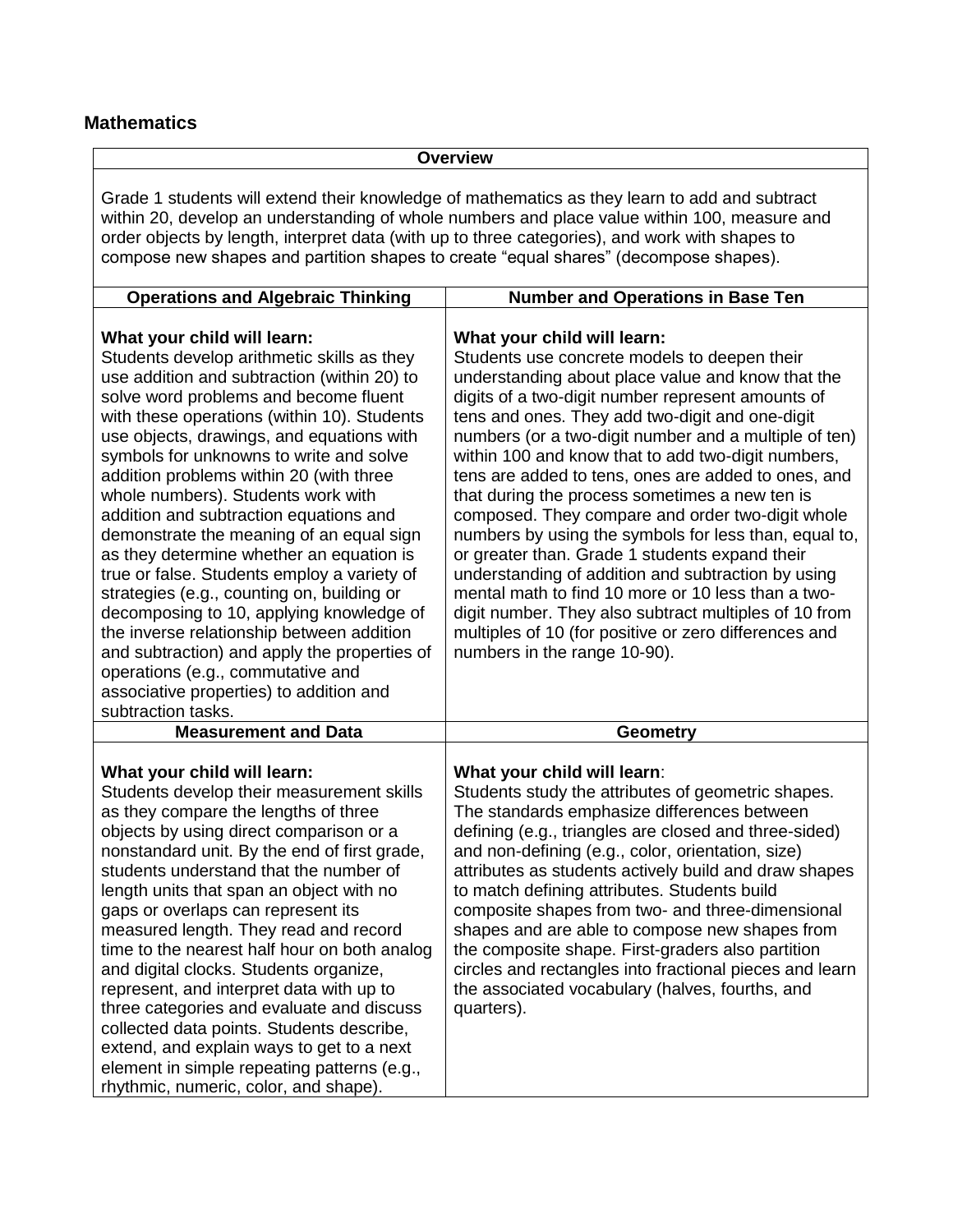## **What you can do at home:**

Make math fun and meaningful for your child by looking for real world math problems in your daily life. Use everyday objects for counting, sorting, estimating, and creating story problems. Ask questions that require mathematical thinking (e.g., counting, greater/less than, basic addition and subtraction problems). Encourage your child to keep trying even when a problem may be challenging, talk to them about how they find an answer to a problem, and praise them for effort, resiliency, and perseverance even if they aren't getting the "right" answer.

## **Integrated Content**

| <b>Science</b>                                                                                                                                                                                                                                                          | <b>Social Studies</b>                                                                                                                                                                                                                                                                              |
|-------------------------------------------------------------------------------------------------------------------------------------------------------------------------------------------------------------------------------------------------------------------------|----------------------------------------------------------------------------------------------------------------------------------------------------------------------------------------------------------------------------------------------------------------------------------------------------|
| What your child will learn:<br>GAAQ uses the FOSS or Full Option Science<br>System. The program design is based on<br>learning progressions that provide students with<br>opportunities to investigate core ideas in science<br>in increasingly complex ways over time. | What your child will learn:<br>In first grade, students develop their<br>understanding of basic concepts and ideas from<br>civics, economics, geography, and history. The<br>context for social studies learning is the family<br>and the ways family members choose to live and<br>work together. |
| The target goals are to help students know and<br>use scientific explanations of the natural world<br>and the development of scientific knowledge and<br>technological capabilities, and to participate<br>productively in scientific and engineering<br>practices.     | To develop understanding of the basic social<br>studies concepts, students are asked to think<br>about families nearby and those far away.                                                                                                                                                         |
| There are three FOSS units of study in<br>Grade 1:                                                                                                                                                                                                                      |                                                                                                                                                                                                                                                                                                    |
| <b>Physical Science - Balance and Motion</b><br><b>Earth Science</b> – Properties of Earth Materials<br>Life Science - Life Cycles of Plants                                                                                                                            |                                                                                                                                                                                                                                                                                                    |

| What you can do at home:                                                                       | What you can do at home:                                                                           |
|------------------------------------------------------------------------------------------------|----------------------------------------------------------------------------------------------------|
| Make a routine of checking, discussing, and<br>perhaps even graphing the weather (temperature, | Talk to your child about the importance of rules<br>at home and in the community. Identify symbols |
| precipitation, etc.). As students study plants and                                             | of different countries such as flags and expose                                                    |
| animals in school, caring for indoor plants,                                                   | your child to maps of various kinds. Look for                                                      |
| outdoor gardens, and even family pets can be<br>great ways to reinforce these units of study.  | opportunities to share, discuss, and experience<br>different cultures that are both similar and    |
|                                                                                                | different from your own.                                                                           |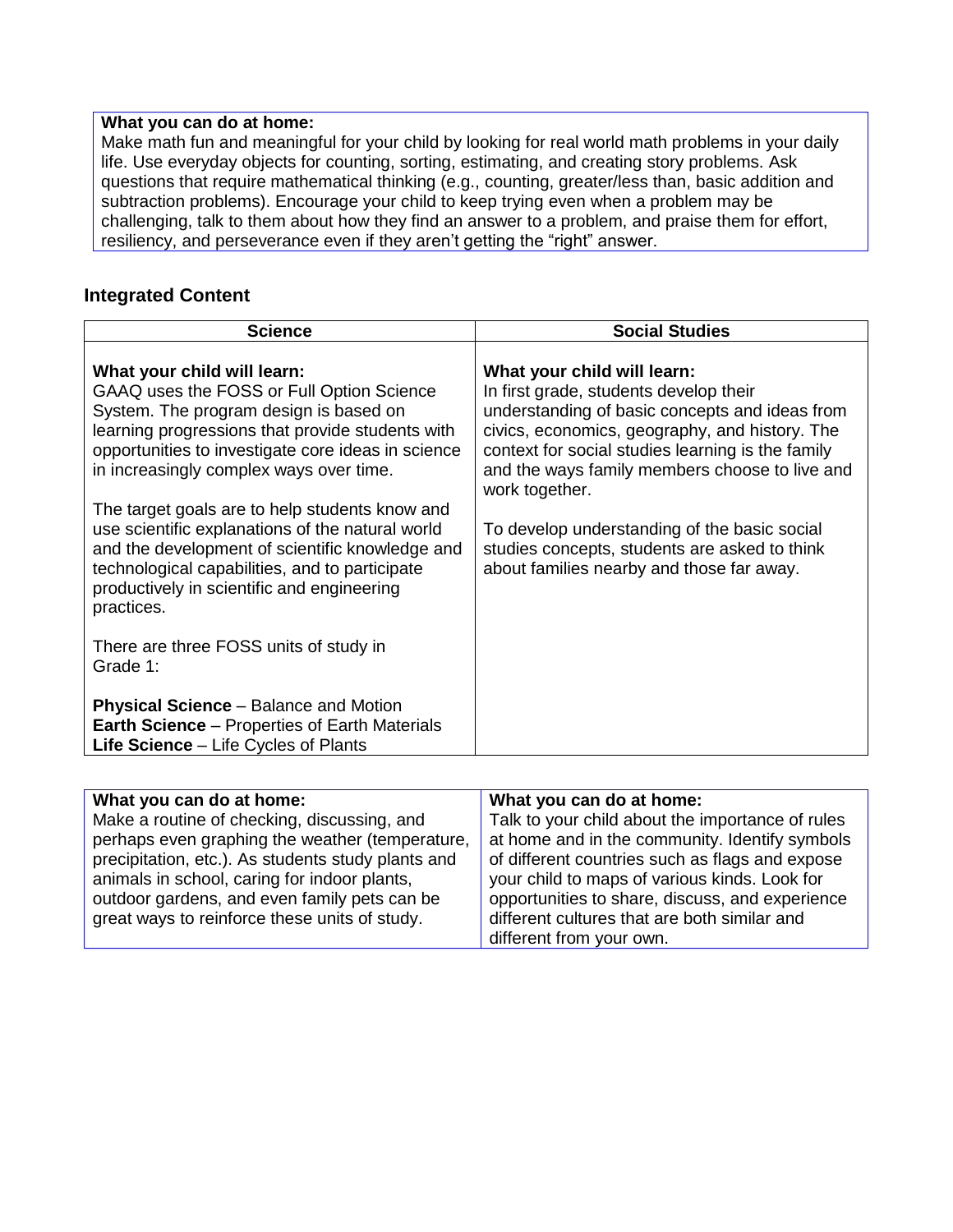## **What your child will learn:**

Elementary art education encompasses several key components; Grade 1 students observe and comprehend various types of art. In art classes, students invent, create, and critique works of art, and they relate, connect, and transfer the skills that they learn into other content areas. In first grade, students learn that works of art can express feelings and represent the stories of people, places, and things. First-grade students create and respond to their own art and the art of others. They create art to communicate ideas, feelings, or emotions, and utilize the visual arts to relate various experiences.

#### **What you can do at home:**

Art activities are important for fine motor development. Encourage drawing and ask questions about your child's artwork. Pay attention to and support your child's artistic interests. Design a space for creativity and encourage art activities and imaginative play. Visit local art museums and galleries during family outings.

## **Music**

#### **What your child will learn:**

The elementary school general music curriculum is built on 12 themes. Each curriculum theme is tailored to match the cognitive development of the students in each of the grade levels. Each lesson addresses specific goals outlined in national standards. The thematic threads in elementary music include:

Singing/Movement Playing Instruments Composing/Improvising Listening/Analyzing/Describing Evaluating Music Theory-Notation Instrument/Ensembles Musical Styles Music History/Famous Composers World Music/Culture Cross-Curriculum Connections Life Connections

## **What you can do at home:**

Expand and support the musical experiences and background knowledge of your child by exposing them to a wide variety of musical genres. Attend the opera, symphony, or other musical events. Listen to a variety of types of music in your home or car. Urge your child to explain and discuss what they like and dislike about various types of music. Encourage and foster your child's interest in both vocal and instrumental music.